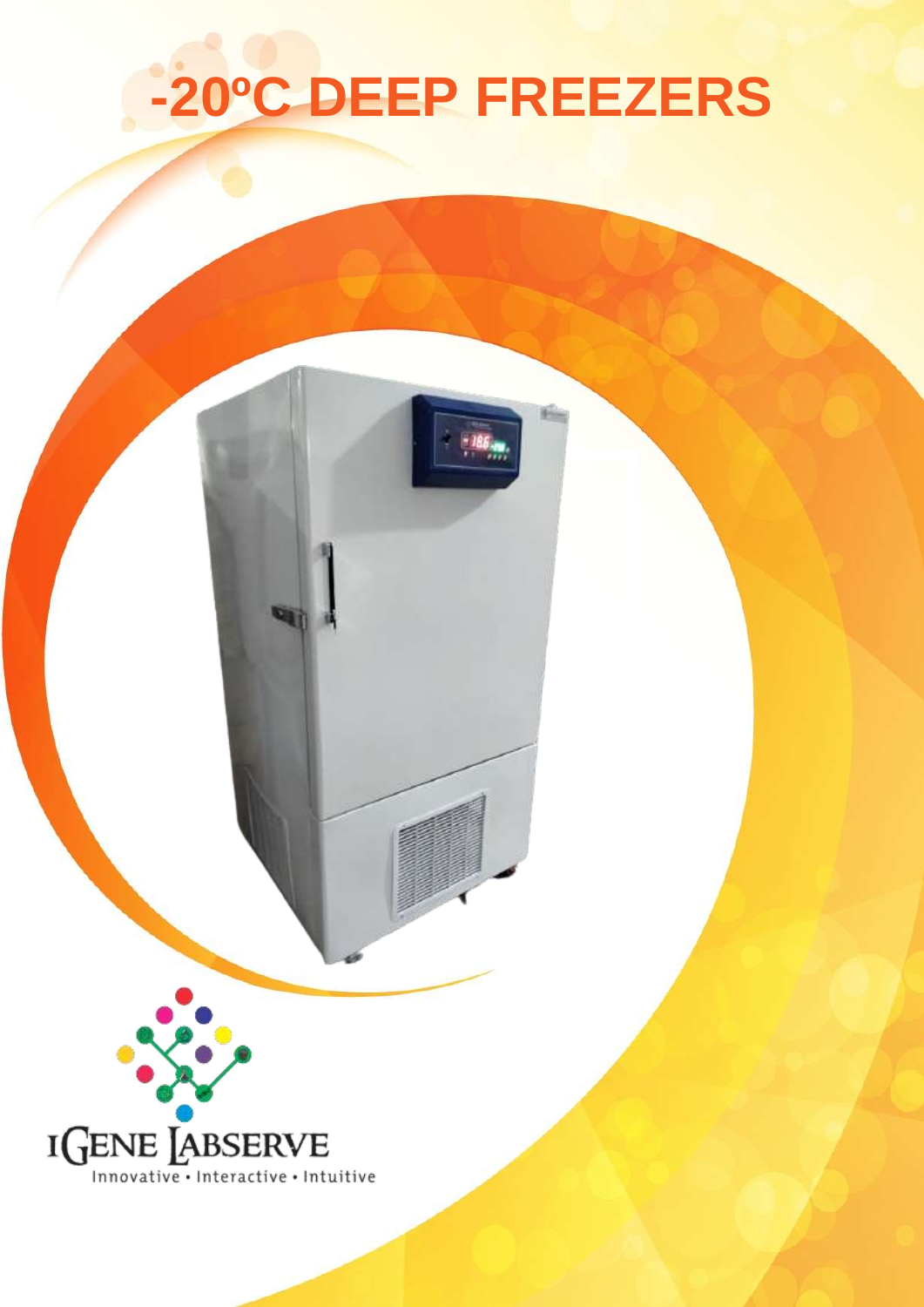## **FEATURES & SPECIFICATIONS**

## **DESCRIPTION**

iGene Labserve -20ºC Deep freezers provides an ideal freezing environment for advanced medical and industrial applications. These freezers offer unrivalled cold storage protection for valuable samples and materials and maintain internal temperature of -80°C. The refrigerators are equipped with auto defrosting device with highly efficient microprocessor for ease of operation with minimum space. These are widely used in scientific research labs for long term storage of critical samples, offering exceptional temperature uniformity with excellent sample protection.

#### **FEATURES**

- $\bullet$  High-tech construction combines panel insulation with environmental-friendly, water-blown foam insulation for maximum sample-to-vial footprint storage.
- Environmental-friendly, CFC/HCFC free refrigerants.
- Microprocessor based control system.(HMI+PLC optional)
- $\bullet$  Defrost cycle can be initiated to shut down the compressor and keep the cabinet defrost free.
- ◈ Ergonomic and easy to use.
- USB ports for PC connectivity in HMI PLC
- $\bullet$  RS 232x/485 connectivity can be provided if required
- CFC/HCFC-free refrigerants maximize cooling and minimize environmental impact
- $\bullet$  Chart recorder for better temperature monitoring (optional)
- Corrosion resistant interior and exterior.
- $\bullet$  Incident monitor provides visual and audible warnings of system abnormalities for increased sample protection.
- ◈ Digital display and direct settings for maintaining desired operations.

#### Applications

- ◈ Biotechnology
- **Clinics / University Hospitals**
- $\hat{\mathcal{P}}$  Pharmacy Industry
- $\bullet$  Basic Research / Research Institutes
- $\hat{\mathcal{P}}$  Blood-Banking